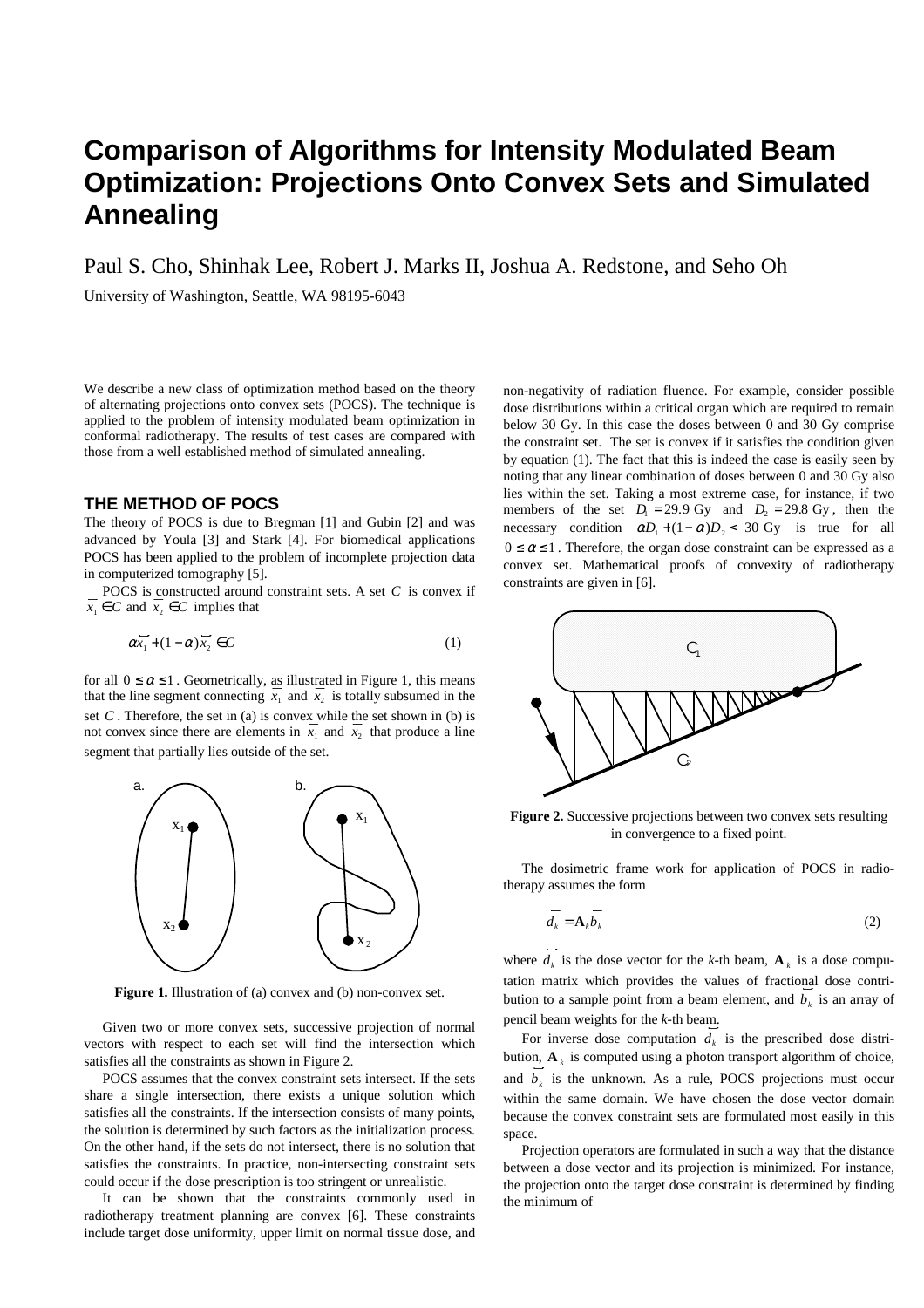$$
J = \frac{1}{2} \sum_{k=1}^{Q} \left\| \frac{\mathbf{D}}{z_k} - d_k \right\|^2 + \lambda^T \mathbf{I}_T \left( \sum_{k=1}^{Q} \frac{\mathbf{D}}{z_k} - p \right)
$$
(3)

where  $\overline{z_k}$  is  $\overline{z_k}$  is the projection vector,  $\lambda^T$  $\lambda^T \mathbf{I}_T$  is a spatial discriminator for the target volume,  $Q$  is the number of beams, and  $p$  is the prescription dose. Differentiating *J* with respect to  $\overline{z_k}$  and setting it to zero, the projection operator for the target dose constraint set is found: 

$$
\mathbf{D}_{r}(d_{k}) = d_{k} + \frac{1}{Q} \mathbf{I}_{r} \left( \mathbf{D} \sum_{i=1}^{Q} \mathbf{D}_{i} \right). \tag{4}
$$

# **APPLICATION OF POCS IN INTENSITY MODULATED BEAM OPTIMIZATION**

The method of POCS was applied to several different test cases with the number of beams ranging from 3 to 72. Figure 3 shows one of the test cases consisting of a crescent shaped tumor surrounding a critical organ. Dose contributions from pencil beams were precomputed using TPR for an 18-MV machine.



**Figure 3.** Crescent shape target and critical organ.

The following constraint sets were used:

- Target dose uniformity
- Normal tissue upper dose limit
- Non-negative beam weights
- Beam-dose relationship

POCS will converge even when some projections are used more than others. This property can be exploited to accelerate the convergence speed. For example, we achieved faster convergence by more frequently projecting between the beam-dose constraint set and the target uniformity set since projections between these sets are less computationally intensive than others. The POCS iteration was terminated when the difference between the prescribed and the calculated dose became sufficiently small.

The POCS optimization results using 7 beams discretized to 25 beam elements are shown in Figure 4. The target dose prescription was set to 100% while the critical organ dose was required to be less than or equal to 40% of the prescription. The dose volume histograms for varying number of POCS iterations indicate that the

target dose uniformity improves rapidly with iteration reaching the maximum at about 30 iterations.



**Figure 4.** POCS optimization results presented in dose volume histograms for target and organ volumes. Number of iterations ranges from 1 to 60.

### **COMPARISON WITH SIMULATED ANNEALING**

Since, in general, there are no unique solutions for the class of optimization problem with which we are dealing, the performance of a given algorithm can only be evaluated in comparison to other methods. The results of POCS optimization were compared with those from a simulated annealing method which has been established as a standard in radiotherapy treatment plan optimization. The fast simulated annealing (FSA) method was used to minimize the cost function

$$
F = \sum_{i \in \text{target}} (D_i - P)^2 + \sum_{j=1}^{N} r_j O_j \tag{5}
$$

where  $D_i$  is the dose to a sample point within the target,  $P$  is the prescribed dose, *O<sup>j</sup>* is the penalty function for the normal structure *j* given by

$$
O_j = \begin{cases} \sum_{k \in \text{organ}} (D_k - U_j)^2 & \text{for } D_k \ge U_j\\ \sum_{k \in \text{organ}} D_k & \text{for } D_k < U_j \end{cases} \tag{6}
$$

where  $U_j$  is the upper dose limit imposed on the normal structure.

The simulated annealing method was applied to the beam optimization problem defined in Figure 3 using the same dose computation matrix. The initial width of Cauchy distribution, initial temperature, and the control parameters for the Cauchy generator and the temperature updating were optimized through systematic tuning. They were set to 0.16 (of the prescribed dose), 0.01, 2,000, and 4,000, respectively. A generous number of iterations were allowed in order to ensure convergence to a solution. The cost function values were monitored up to 500,000 iterations. The best cost occurred at about 200,000 iterations.